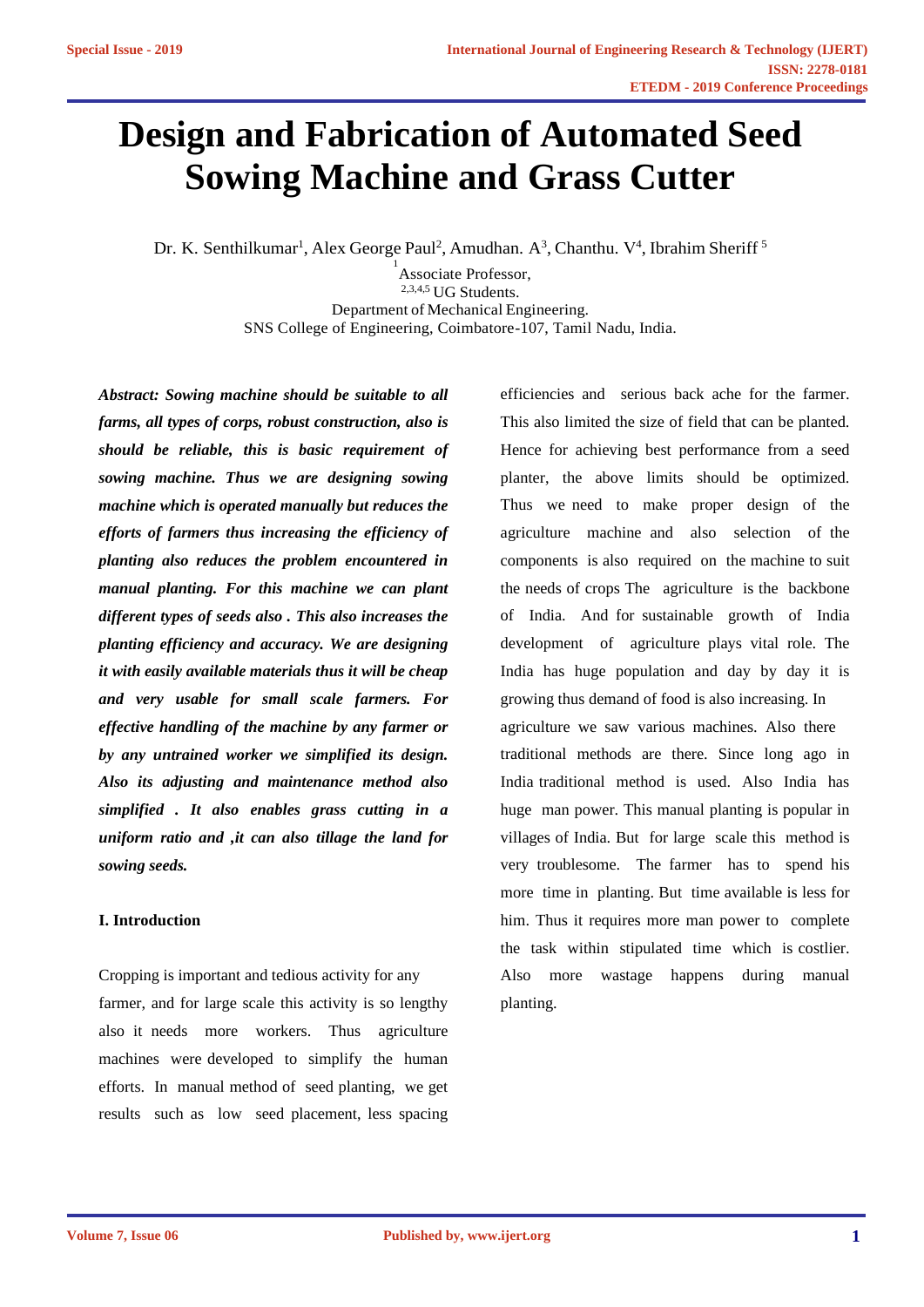### **II. Proposed System**

This machine has very less cost. This planter is very simple to use hence, unskilled farmer is also able to handle this machine. We simplified the design also made it cheaper and affordable to every rural farmer. We made various adjustments and simplified it from controlling and maintaining point of view. In this design we connected drive shaft to metering mechanism which eliminates the attachments such as pulleys and belts system. DC motor drives the shaft of motor which is coupled with battery bank. As motor starts it moves this robot as well as operates the metering mechanism. Seed storage tank is connected at the top of the robot near rear wheels. The sensor is fitted to it which senses the level of seed in it and gives the alarm when the tank is empty. Front sensor serves the function of guiding the robot. As any obstacle comes in front of robot it gives the signal to the robot and diverts the path of robot. For every rotation of the wheel according to the adjustment it allows the definite seed to fall into the hoper so that there is no wastage of the seeds also the sowing process does smoothly. When the robot reaches at other end and when it completes task it creates an alarm so that we can provide required facility

#### **III. Block Diagram**



#### **IV.3d Proposed And Product Image**





### **V. Major Components**

# *Dc Motor*

The specific type of motor we are addressing is the permanent magnet brushed DC motor (PMDC). These motors have two terminals. Applying a voltage across the terminals results in a proportional speed of the output shaft in a steady state. There are two pieces to the motor: 1. stator and 2. rotor. The stator includes the housing, permanent magnets, and brushes. The rotor consists of the output shaft, windings and commentator**.**

## *Bearings*

A bearing is a machine element that constrains relative motion and reduces friction between moving parts to only the desired motion. The design of the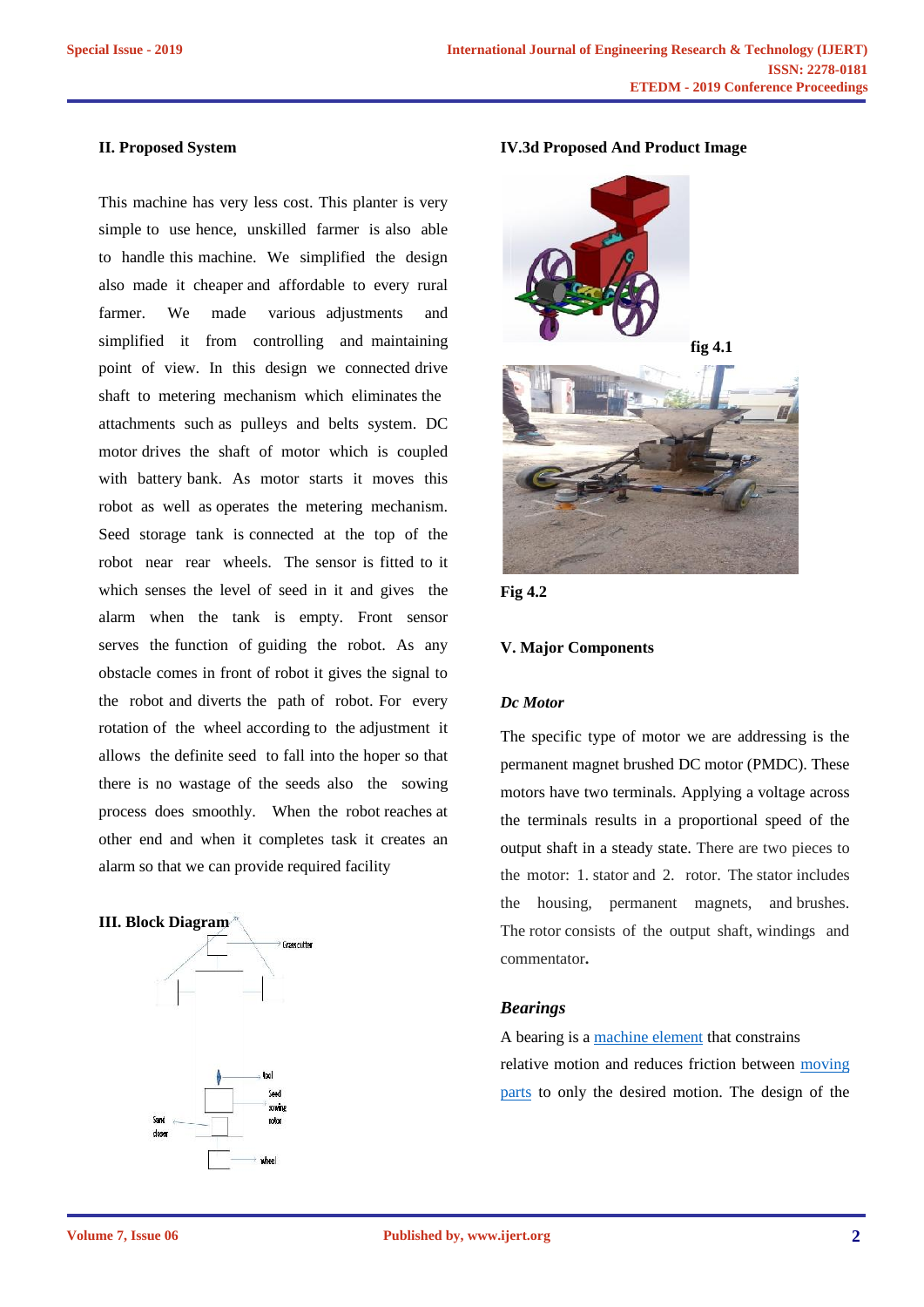bearing may, for example, provide for free linear movement of the moving part or for free rotation around a fixed axis; or, it may prevent a motion by controlling the vectors of normal forces that bear on the moving parts. Many bearings also facilitate the desired motion as much as possible, such as by minimizing friction. Bearings are classified broadly according to the type of operation, the motions allowed, or to the directions of the loads (forces) applied to the parts. The term "bearing" is derived from the verb "to bear"; a bearing being a machine element that allows one part to bear (i.e., to support) another. The simplest bearings are **bearing surfaces**, cut or formed into a part, with varying degrees of may, for example, provide for free <u>linear</u> the the moving part or for free <u>rotation</u> the the moving part or it may prevent a motion by sing the <u>vectors</u> of <u>normal forces</u> that bear on ding parts. Many bearings also fac according to the type of operation, the motions<br>allowed, or to the directions of the loads (forces)<br>applied to the parts. The term "bearing" is derived<br>from the verb "<u>to bear</u>"; a bearing being a machine<br>element that allo the verb "<u>to bear</u>"; a bearing being<br>nt that allows one part to bear (i.e.,<br>er. The simplest bearings are <u>bearince</u><br>formed into a part, with varying



control over the form, size, roughness and location of the surface. Other bearings are separate devices installed into a machine or machine a machine part. The most sophisticated bearings for the most bearings

demanding applications are very precise devices; their manufacture requires some of the highest standards of current technology.

# **Gears**

A gear or cogwheel is a <u>rotating machine</u> part having cut teeth, or cogs, which mesh with another toothed part in order to transmit torque, in most cases with teeth on the one gear being of identical shape, and often also with that shape on the other gear. Two or more gears working in tandem are called a transmission and can produce a mechanical advantage

through a gear ratio and thus may be considered a simple machine. Geared devices can change the  $\|\cdot\|$ torque, and direction of a <u>power</u>



source. The most common situation is for a gear to mesh with another gear; however, a gear can also mesh with a non-rotating toothed part, called a rack, thereby producing translation instead of rotation. The gears in a transmission are analogous to the wheels in a crossed belt **pulley** system. An advantage of gears is that the teeth of a gear prevent slippage. When two gears mesh, and one gear is bigger than the other (even though the size of the teeth must match), a mechanical advantage is produced, with the rotational speeds and the torques of the two gears differing in an inverse relationship. In transmissions which offer multiple gear ratios, such as bicycles, motorcycles, and cars, the term gear, as in first gear, refers to a gear ratio rather than an actual physical gear. The term is used to describe similar devices even when the gear ratio is continuous rather than discrete, or when the device does not actually contain any gears, as in a continuously variable transmission. File moving part or for free <u>rostation</u><br>
aluss may be considered a<br>
el axis; or, it may prevent a motion by<br>
simple machine. General<br>
enventers com change the base of more than the stress can change the<br>
expect of survey nother gear; however, a gear can also<br>non-rotating toothed part, called a rack,<br>ucing translation instead of rotation. The<br>nsmission are analogous to the wheels in mesh, and one gear is bigger than the other<br>though the size of the teeth must match),<br>nical advantage is produced, with the <u>rotation</u> inverse relationship. In transmissions which offer<br>multiple gear ratios, such as bicycles, motorcycles,<br>and cars, the term gear, as in first gear, refers to a gear<br>ratio rather than an actual physical gear. The term is<br>use ing the second of the considered at a set and the second at the considered. Theodos in the second at the second at the second at the second at the second at the second at the second at the second at the second at the seco telematineat durent of Keplexines Research & Technology (IJERT)<br>
hence a second of the example, general of the transmittered the term is a map be considered as for the transmitteed the transmitteed the transmitteeth the tr

# **Seed Sowing Disc And Seed Bucket**

Disc which is attached at the bottom of the tank allows one seed during one rotation of wheel. In the above fig seed sowing disc is also included. The buckets are screwed on the disc. These buckets are very similar to half shape of peloton buckets. As these are screwed to disc its size is varied